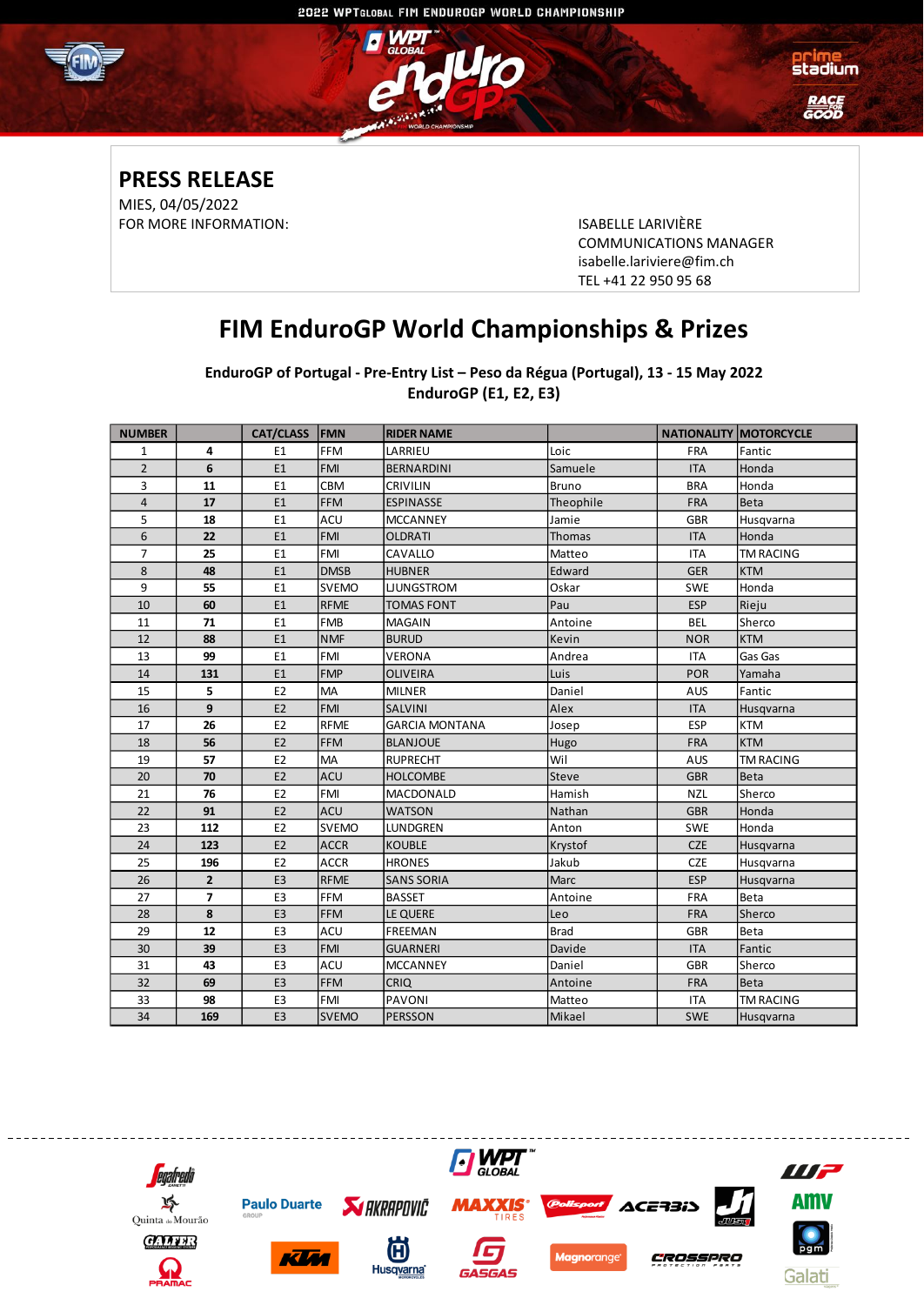



## **FIM EnduroGP World Championships & Prizes**

<u>ko</u>

**EnduroGP of Portugal - Pre-Entry List – Peso da Régua (Portugal), 13 - 15 May 2022 Women - Youth**

| <b>NUMBER</b> |     | <b>CAT/CLASS</b> | FMN          | <b>RIDER NAME</b> |                  |            | <b>NATIONALITY MOTORCYCLE</b> |
|---------------|-----|------------------|--------------|-------------------|------------------|------------|-------------------------------|
| 35            | 412 | EW               | AMZS         | <b>FIFER</b>      | Tjasa            | <b>SLO</b> | Beta                          |
| 36            | 414 | EW               | <b>SVEMO</b> | <b>NILSSON</b>    | Emelie           | <b>SWE</b> | <b>KTM</b>                    |
| 37            | 416 | EW               | ACU          | <b>ROWETT</b>     | Rosie            | <b>GBR</b> | <b>KTM</b>                    |
| 38            | 417 | EW               | <b>FFM</b>   | <b>BRISEBARD</b>  | Mauricette       | <b>FRA</b> | Gas Gas                       |
| 39            | 420 | EW               | FFM          | CHAPLOT           | Elodie           | <b>FRA</b> | Sherco                        |
| 40            | 422 | EW               | <b>NMF</b>   | <b>HOLT</b>       | Vilde            | <b>NOR</b> | Gas Gas                       |
| 41            | 424 | EW               | FFM          | LEMOINE           | Marine           | <b>FRA</b> | Sherco                        |
| 42            | 427 | EW               | <b>FMI</b>   | <b>NOCERA</b>     | Francesca        | <b>ITA</b> | Honda                         |
| 43            | 432 | EW               | <b>RFME</b>  | <b>BADIA</b>      | Mireia           | <b>ESP</b> | Rieju                         |
| 44            | 437 | EW               | <b>FFM</b>   | <b>ROSSAT</b>     | Audrey           | <b>FRA</b> | <b>KTM</b>                    |
| 45            | 442 | EW               | CAMOD        | SCAGLIONI         | Carla Rocio      | ARG        | Fantic                        |
| 46            | 461 | EW               | <b>FMP</b>   | <b>VIEIRA</b>     | Rita             | <b>POR</b> | Yamaha                        |
| 47            | 467 | EW               | <b>FMP</b>   | <b>ANTUNES</b>    | <b>Bruna</b>     | <b>POR</b> | Gas Gas                       |
| 48            | 486 | EW               | <b>FMC</b>   | <b>GONZALEZ</b>   | Tania            | <b>CHI</b> | Fantic                        |
| 49            | 495 | EW               | FFM          | <b>MARTEL</b>     | Justine          | <b>FRA</b> | <b>KTM</b>                    |
| 50            | 496 | EW               | <b>ACU</b>   | <b>DANIELS</b>    | Jane             | <b>GBR</b> | Fantic                        |
| 51            | 33  | EY               | <b>FMI</b>   | <b>DELBONO</b>    | Daniele          | <b>ITA</b> | Gas Gas                       |
| 52            | 37  | EY               | <b>FMI</b>   | <b>CRISTINO</b>   | Kevin            | <b>ITA</b> | Fantic                        |
| 53            | 42  | EY               | ACU          | <b>DAVIES</b>     | Samuel           | <b>GBR</b> | Gas Gas                       |
| 54            | 53  | EY               | SML          | PUHAKAINEN        | Samuli           | <b>FIN</b> | <b>TM RACING</b>              |
| 55            | 59  | EY               | <b>RFME</b>  | <b>GONFAUS</b>    | Lluis            | <b>ESP</b> | <b>KTM</b>                    |
| 56            | 63  | EY               | SML          | JUUPALUOMA        | Pyry             | <b>FIN</b> | Fantic                        |
| 57            | 65  | EY               | <b>SVEMO</b> | <b>MODIN</b>      | Arvid            | <b>SWE</b> | Yamaha                        |
| 58            | 68  | EY               | <b>ACU</b>   | <b>EDMONDSON</b>  | Harry            | <b>GBR</b> | Fantic                        |
| 59            | 73  | EY               | <b>FMP</b>   | <b>ROCHA</b>      | Frederico        | <b>POR</b> | Fantic                        |
| 60            | 78  | EY               | <b>RFME</b>  | <b>FONTOVA</b>    | Albert           | <b>ESP</b> | <b>KTM</b>                    |
| 61            | 87  | EY               | <b>NMF</b>   | ASK               | Herman           | <b>NOR</b> | Fantic                        |
| 62            | 102 | EY               | <b>FFM</b>   | <b>JOYON</b>      | Leo              | <b>FRA</b> | Beta                          |
| 63            | 104 | EY               | <b>RFME</b>  | <b>PUEY</b>       | Alex             | <b>ESP</b> | <b>KTM</b>                    |
| 64            | 105 | EY               | <b>FFM</b>   | <b>GIRAUDON</b>   | Thibault         | <b>FRA</b> | Sherco                        |
| 65            | 115 | EY               | <b>FMP</b>   | <b>REIS</b>       | Andre            | <b>POR</b> | <b>KTM</b>                    |
| 66            | 119 | EY               | <b>FMI</b>   | <b>BERNINI</b>    | Lorenzo          | <b>ITA</b> | Beta                          |
| 67            | 120 | EY               | <b>SVEMO</b> | <b>OLSEN</b>      | Sebastian        | <b>SWE</b> | Husqvarna                     |
| 68            | 127 | EY               | <b>ACU</b>   | <b>CHATER</b>     | Charlie          | <b>GBR</b> | Yamaha                        |
| 69            | 132 | EY               | <b>RFME</b>  | <b>FUMERO</b>     | Manuel Alejandro | <b>VEN</b> | <b>KTM</b>                    |
| 70            | 146 | EY               | <b>SVEMO</b> | <b>AHLIN</b>      | Kalle            | <b>SWE</b> | Husqvarna                     |
| 71            | 164 | EY               | RFME         | <b>ROCA RIUS</b>  | Oriol            | <b>ESP</b> | Fantic                        |
| 72            | 215 | EY               | <b>FFM</b>   | <b>DOLCI</b>      | Mathias          | <b>FRA</b> | Husqvarna                     |

# **FIM EnduroGP World Championships & Prizes**

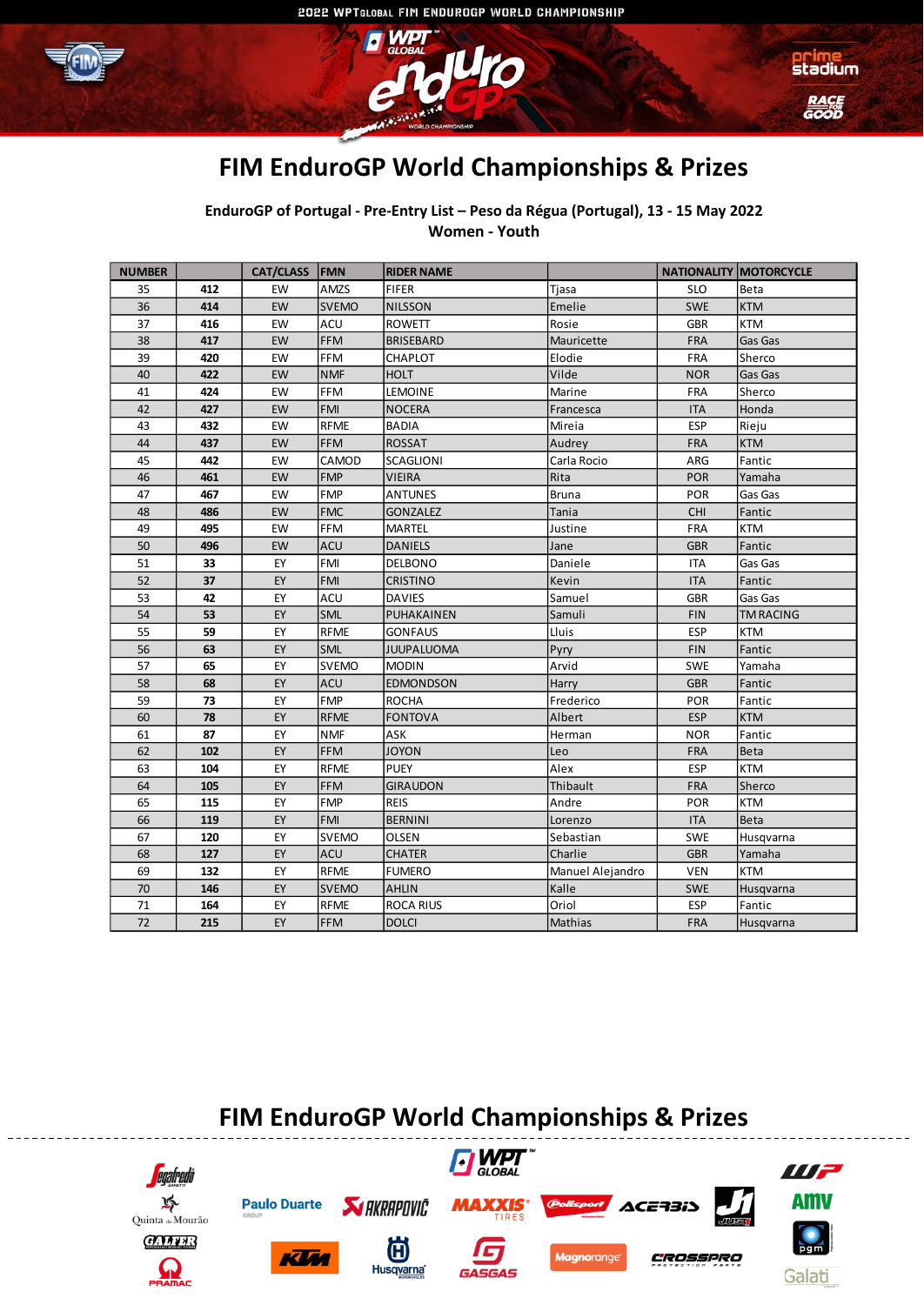



### **EnduroGP of Portugal - Pre-Entry List – Peso da Régua (Portugal), 13 - 15 May 2022 Junior (J1, J2)**

| <b>NUMBER</b> |     | <b>CAT/CLASS</b> | <b>FMN</b>   | <b>RIDER NAME</b>      |               | <b>NATIONALITY MOTORCYCLE</b> |                  |
|---------------|-----|------------------|--------------|------------------------|---------------|-------------------------------|------------------|
| 73            | 19  | J1               | <b>SML</b>   | <b>KYTONEN</b>         | Roni          | <b>FIN</b>                    | Honda            |
| 74            | 27  | J1               | <b>RFME</b>  | <b>NAVARRO HUERTAS</b> | Sergio        | <b>ESP</b>                    | Husqvarna        |
| 75            | 35  | J1               | <b>FMP</b>   | <b>SOBROSA</b>         | Goncalo       | <b>POR</b>                    | Beta             |
| 76            | 38  | J <sub>1</sub>   | <b>FMI</b>   | <b>MORETTINI</b>       | Manolo        | <b>ITA</b>                    | <b>KTM</b>       |
| 77            | 47  | J <sub>1</sub>   | ACU          | <b>ETCHELLS</b>        | Jed           | <b>GBR</b>                    | Fantic           |
| 78            | 52  | J <sub>1</sub>   | SML          | <b>JUUPALUOMA</b>      | Peetu         | <b>FIN</b>                    | Husqvarna        |
| 79            | 58  | J1               | SML          | <b>HALJALA</b>         | Hermanni      | <b>FIN</b>                    | <b>TM RACING</b> |
| 80            | 62  | J <sub>1</sub>   | <b>DMSB</b>  | <b>FISCHEDER</b>       | Luca          | <b>GER</b>                    | Sherco           |
| 81            | 67  | J1               | <b>RFME</b>  | <b>ESCOFET</b>         | Marti         | <b>ESP</b>                    | Fantic           |
| 82            | 92  | J1               | <b>RFME</b>  | <b>SANCHEZ BOTELLA</b> | Adria         | <b>ESP</b>                    | <b>KTM</b>       |
| 83            | 95  | J1               | <b>FMI</b>   | <b>MACORITTO</b>       | Lorenzo       | <b>ITA</b>                    | Fantic           |
| 84            | 101 | J1               | <b>FFM</b>   | <b>PICHON</b>          | Zachary       | <b>FRA</b>                    | Sherco           |
| 85            | 111 | J1               | <b>RFME</b>  | <b>NAVARRO</b>         | Alejandro     | ESP                           | Beta             |
| 86            | 114 | J1               | <b>SVEMO</b> | <b>ERLANDSSON</b>      | Max           | <b>SWE</b>                    | Honda            |
| 87            | 117 | J1               | <b>RFME</b>  | <b>GONZALO GARCIA</b>  | Pedro         | <b>ESP</b>                    | <b>KTM</b>       |
| 88            | 151 | J1               | <b>RFME</b>  | <b>BELLONE</b>         | Carlo luciano | ARG                           | <b>KTM</b>       |
| 89            | 166 | J1               | <b>FMI</b>   | SPANU                  | Claudio       | <b>ITA</b>                    | Honda            |
| 90            | 170 | J1               | <b>FMP</b>   | <b>SILVA</b>           | Renato        | <b>POR</b>                    | Beta             |
| 91            | 174 | J1               | <b>RFME</b>  | <b>MESAS GRACIA</b>    | Adria         | <b>ESP</b>                    | <b>KTM</b>       |
| 92            | 189 | J <sub>1</sub>   | <b>FMC</b>   | <b>SCHIELE</b>         | Jeremias      | <b>CHI</b>                    | Husqvarna        |
| 93            | 214 | J1               | FFM          | <b>FURTADO</b>         | Florian       | FRA                           | Sherco           |
| 94            | 216 | J1               | <b>FFM</b>   | <b>LUNIER</b>          | Killian       | <b>FRA</b>                    | Husqvarna        |
| 95            | 14  | J2               | <b>MNZ</b>   | <b>BUXTON</b>          | Tom           | <b>NZL</b>                    | Husqvarna        |
| 96            | 41  | J2               | <b>FMI</b>   | <b>LESIARDO</b>        | Morgan        | <b>ITA</b>                    | Sherco           |
| 97            | 49  | J2               | <b>FFM</b>   | <b>FARGIER</b>         | Luc           | FRA                           | Beta             |
| 98            | 72  | J2               | <b>SVEMO</b> | VAGBERG                | Lucas         | <b>SWE</b>                    | Yamaha           |
| 99            | 86  | J2               | <b>RFME</b>  | <b>CORTES</b>          | Bernat        | <b>ESP</b>                    | Gas Gas          |
| 100           | 97  | J2               | <b>FMI</b>   | <b>NORRBIN</b>         | Albin         | <b>SWE</b>                    | Fantic           |
| 101           | 107 | J2               | <b>RFME</b>  | <b>ROBLEDO</b>         | Luciano       | ARG                           | <b>KTM</b>       |
| 102           | 135 | J2               | <b>FMP</b>   | <b>CHARRUA</b>         | <b>Bruno</b>  | <b>POR</b>                    | Gas Gas          |
| 103           | 144 | J2               | <b>FMI</b>   | RINALDI                | Enrico        | <b>ITA</b>                    | Gas Gas          |
| 104           | 152 | J2               | <b>ACCR</b>  | <b>SKUTA</b>           | Matej         | <b>CZE</b>                    | Beta             |
| 105           | 156 | J2               | <b>KNMV</b>  | <b>BROUWER</b>         | Kaiya         | <b>NED</b>                    | Gas Gas          |
| 106           | 177 | J2               | <b>SVEMO</b> | <b>AHLIN</b>           | Max           | <b>SWE</b>                    | Beta             |

## **FIM EnduroGP World Championships & Prizes**

**EnduroGP of Portugal - Pre-Entry List – Peso da Régua (Portugal), 13 - 15 May 2022**